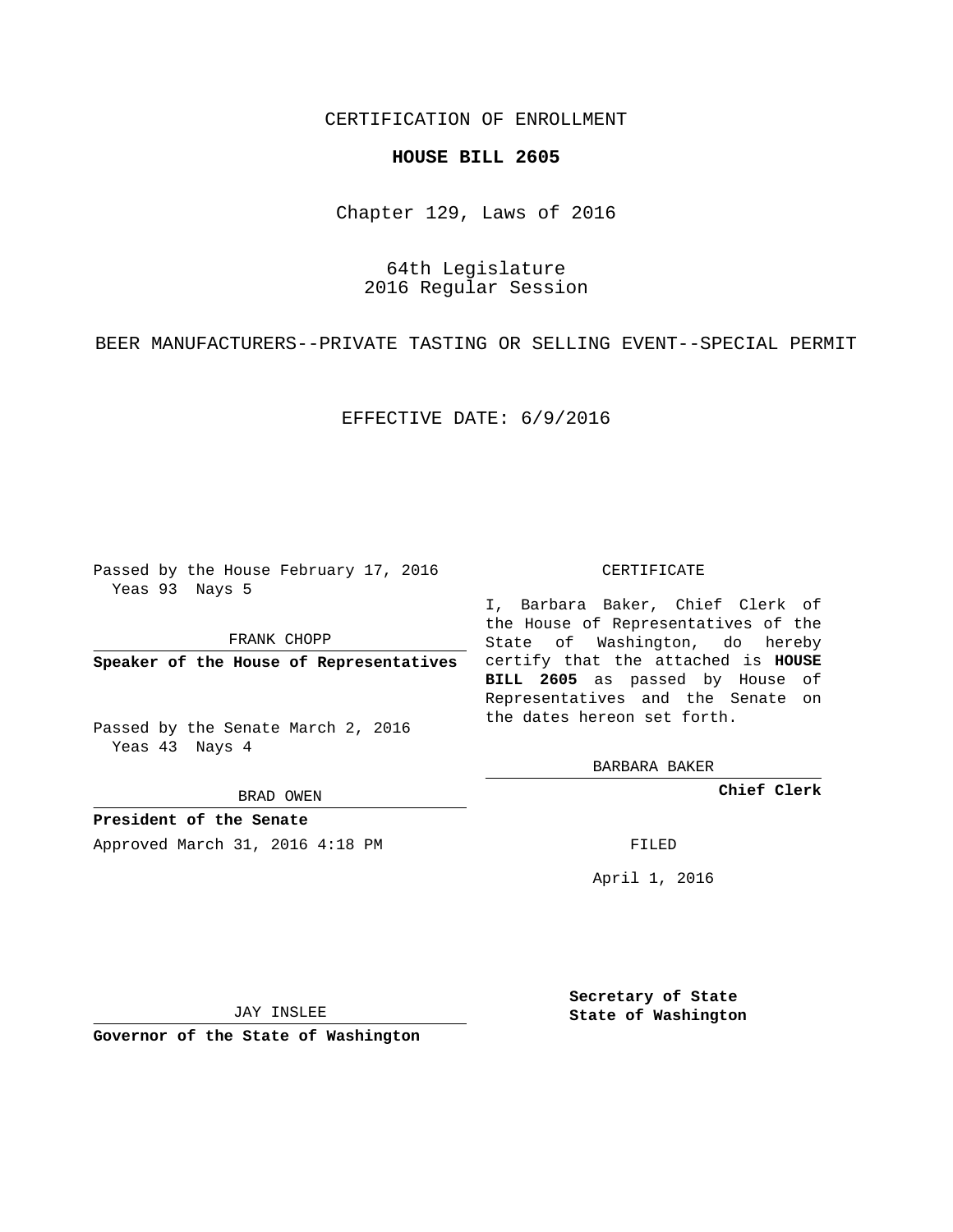## **HOUSE BILL 2605**

Passed Legislature - 2016 Regular Session

**State of Washington 64th Legislature 2016 Regular Session**

**By** Representatives Kirby, Vick, Blake, and Rossetti

Read first time 01/15/16. Referred to Committee on Commerce & Gaming.

 AN ACT Relating to creating a special permit by a manufacturer of beer to hold a private event for the purpose of tasting and selling beer of its own production; and reenacting and amending RCW 66.20.010.4

BE IT ENACTED BY THE LEGISLATURE OF THE STATE OF WASHINGTON:

 **Sec. 1.** RCW 66.20.010 and 2015 c 195 s 1, 2015 c 194 s 3, and 2015 c 59 s 1 are each reenacted and amended to read as follows:

 Upon application in the prescribed form being made to any employee authorized by the board to issue permits, accompanied by payment of the prescribed fee, and upon the employee being satisfied that the applicant should be granted a permit under this title, the employee must issue to the applicant under such regulations and at such fee as may be prescribed by the board a permit of the class 14 applied for, as follows:

 (1) Where the application is for a special permit by a physician or dentist, or by any person in charge of an institution regularly conducted as a hospital or sanitorium for the care of persons in ill health, or as a home devoted exclusively to the care of aged people, a special liquor purchase permit, except that the governor may waive the requirement for a special liquor purchase permit under this subsection pursuant to an order issued under RCW 43.06.220(2);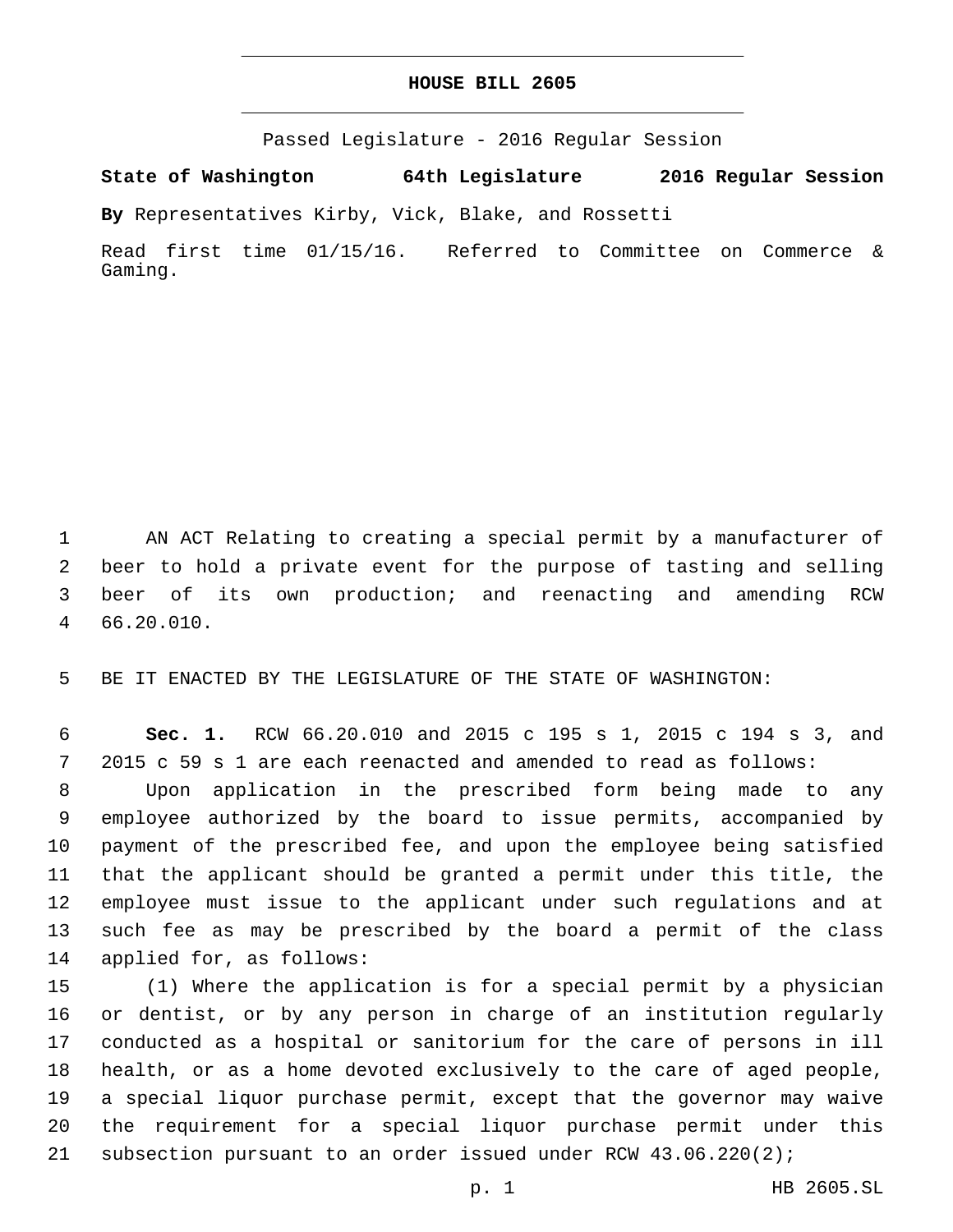(2) Where the application is for a special permit by a person engaged within the state in mechanical or manufacturing business or in scientific pursuits requiring alcohol for use therein, or by any private individual, a special permit to purchase alcohol for the purpose named in the permit, except that the governor may waive the requirement for a special liquor purchase permit under this subsection pursuant to an order issued under RCW 43.06.220(2);

 (3) Where the application is for a special permit to consume liquor at a banquet, at a specified date and place, a special permit to purchase liquor for consumption at such banquet, to such 11 applicants as may be fixed by the board;

 (4) Where the application is for a special permit to consume liquor on the premises of a business not licensed under this title, a special permit to purchase liquor for consumption thereon for such 15 periods of time and to such applicants as may be fixed by the board;

 (5) Where the application is for a special permit by a manufacturer to import or purchase within the state alcohol, malt, and other materials containing alcohol to be used in the manufacture 19 of liquor, or other products, a special permit;

 (6) Where the application is for a special permit by a person operating a drug store to purchase liquor at retail prices only, to be thereafter sold by such person on the prescription of a physician, a special liquor purchase permit, except that the governor may waive the requirement for a special liquor purchase permit under this subsection pursuant to an order issued under RCW 43.06.220(2);

 (7) Where the application is for a special permit by an authorized representative of a military installation operated by or for any of the armed forces within the geographical boundaries of the state of Washington, a special permit to purchase liquor for use on 30 such military installation;

 (8) Where the application is for a special permit by a vendor that manufactures or sells a product which cannot be effectively presented to potential buyers without serving it with liquor or by a manufacturer, importer, or distributor, or representative thereof, to serve liquor without charge to delegates and guests at a convention of a trade association composed of licensees of the board, when the said liquor is served in a hospitality room or from a booth in a board-approved suppliers' display room at the convention, and when the liquor so served is for consumption in the said hospitality room or display room during the convention, anything in this title to the

p. 2 HB 2605.SL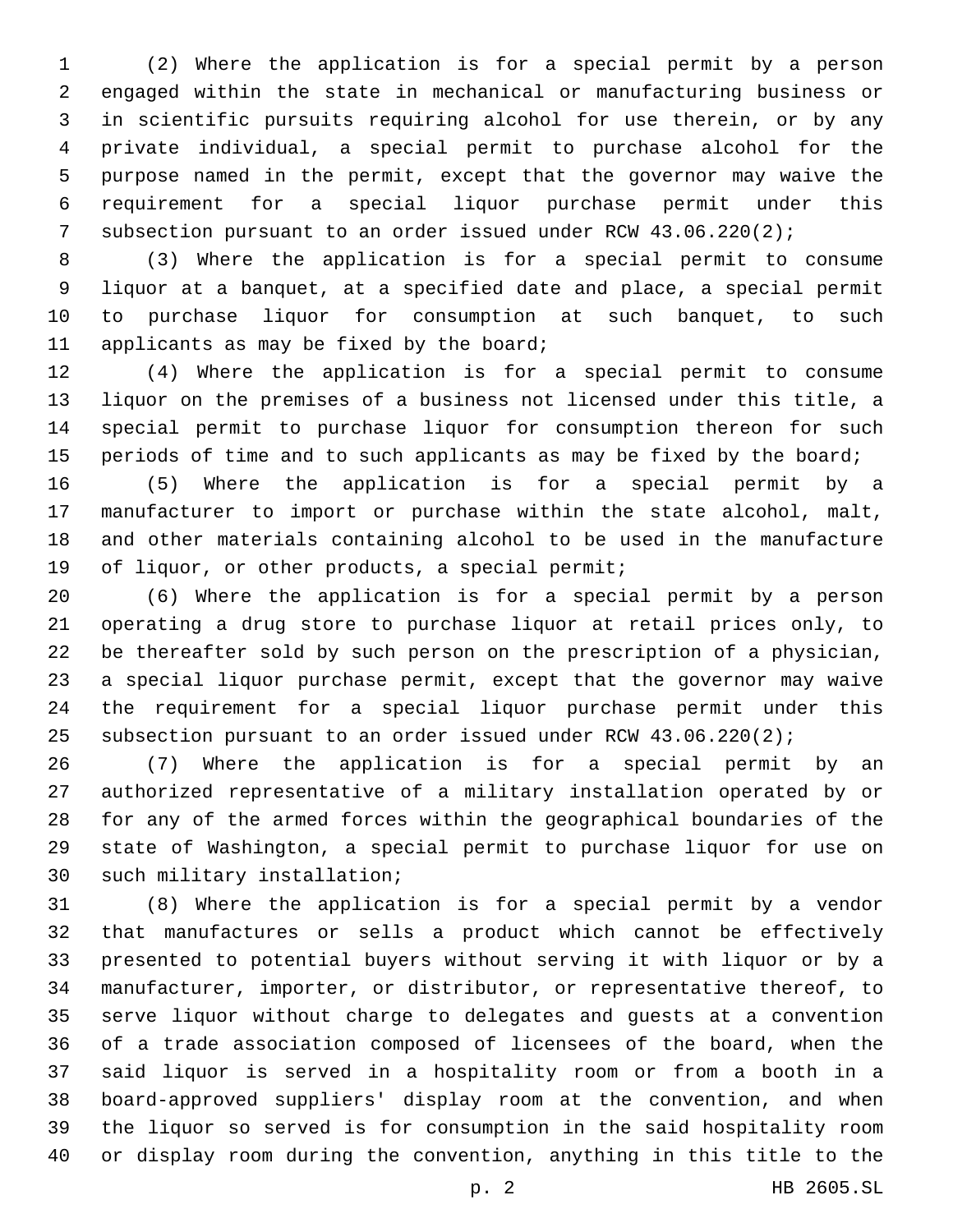contrary notwithstanding. Any such spirituous liquor must be purchased from a spirits retailer or distributor, and any such liquor is subject to the taxes imposed by RCW 66.24.290 and 66.24.210;

 (9) Where the application is for a special permit by a manufacturer, importer, or distributor, or representative thereof, to donate liquor for a reception, breakfast, luncheon, or dinner for delegates and guests at a convention of a trade association composed of licensees of the board, when the liquor so donated is for consumption at the said reception, breakfast, luncheon, or dinner during the convention, anything in this title to the contrary notwithstanding. Any such spirituous liquor must be purchased from a spirits retailer or distributor, and any such liquor is subject to 13 the taxes imposed by RCW 66.24.290 and 66.24.210;

 (10) Where the application is for a special permit by a manufacturer, importer, or distributor, or representative thereof, to donate and/or serve liquor without charge to delegates and guests at an international trade fair, show, or exposition held under the auspices of a federal, state, or local governmental entity or organized and promoted by a nonprofit organization, anything in this title to the contrary notwithstanding. Any such spirituous liquor must be purchased from a liquor spirits retailer or distributor, and any such liquor is subject to the taxes imposed by RCW 66.24.290 and 66.24.210;23

 (11) Where the application is for an annual special permit by a person operating a bed and breakfast lodging facility to donate or serve wine or beer without charge to overnight guests of the facility if the wine or beer is for consumption on the premises of the facility. "Bed and breakfast lodging facility," as used in this subsection, means a facility offering from one to eight lodging units 30 and breakfast to travelers and guests;

 (12) Where the application is for a special permit to allow tasting of alcohol by persons at least eighteen years of age under 33 the following circumstances:

 (a) The application is from a community or technical college as defined in RCW 28B.50.030, a regional university, or a state 36 university;

 (b) The person who is permitted to taste under this subsection is enrolled as a student in a required or elective class that is part of a culinary, sommelier, wine business, enology, viticulture, wine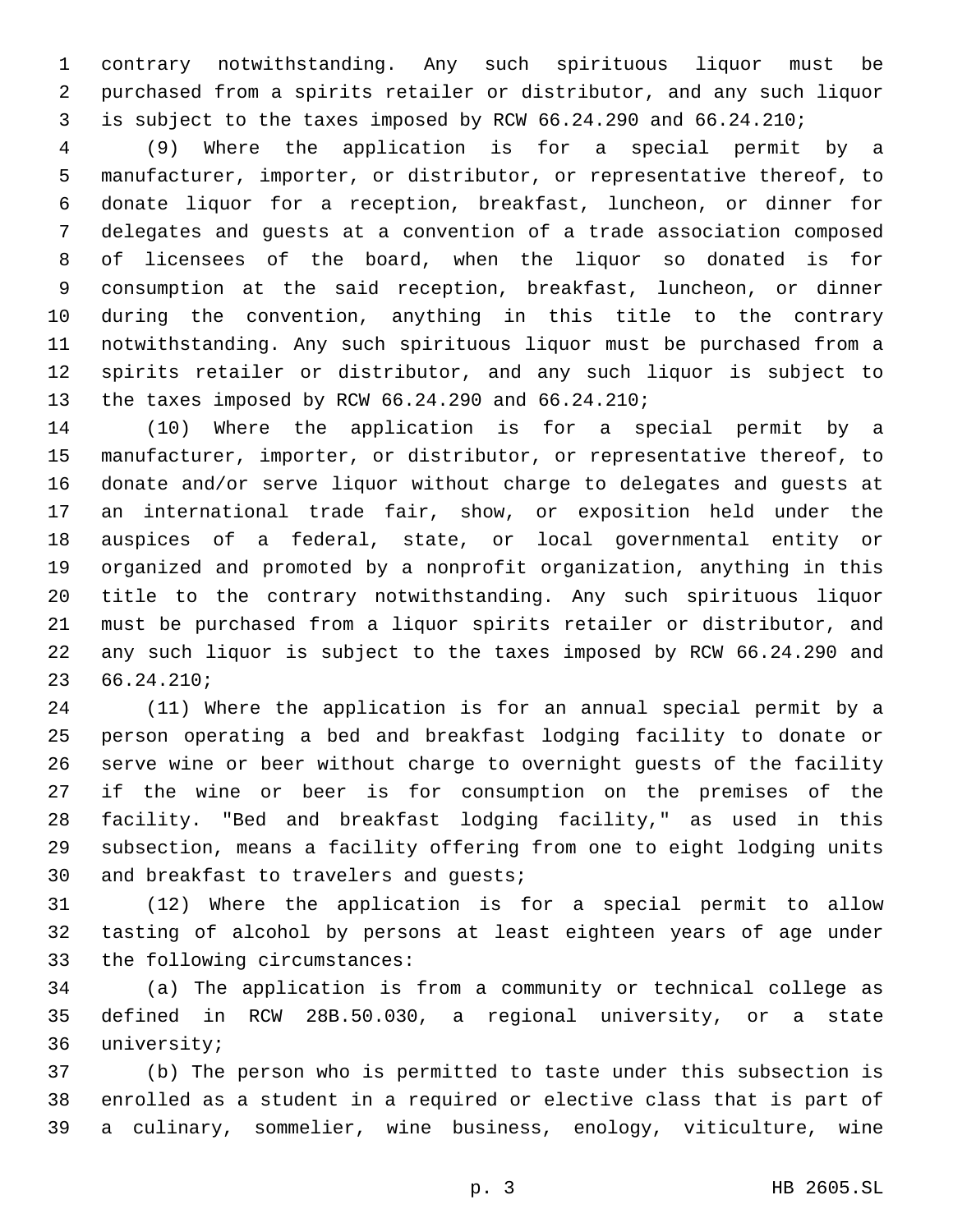technology, beer technology, or spirituous technology-related degree 2 program;

 (c) The alcohol served to any person in the degree-related programs under (b) of this subsection is tasted but not consumed for the purposes of educational training as part of the class curriculum 6 with the approval of the educational provider;

 (d) The service and tasting of alcoholic beverages is supervised by a faculty or staff member of the educational provider who is twenty-one years of age or older. The supervising faculty or staff member shall possess a class 12 or 13 alcohol server permit under the 11 provisions of RCW 66.20.310;

 (e) The enrolled student permitted to taste the alcoholic beverages does not purchase the alcoholic beverages; and

 (f) The permit fee for the special permit provided for in this 15 subsection (12) must be waived by the board;

 (13) Where the application is for a special permit by a distillery or craft distillery for an event not open to the general public to be held or conducted at a specific place, including at the licensed premise of the applying distillery or craft distillery, upon a specific date for the purpose of tasting and selling spirits of its own production. The distillery or craft distillery must obtain a permit for a fee of ten dollars per event. An application for the permit must be submitted for private banquet permits prior to the event and, once issued, must be posted in a conspicuous place at the premises for which the permit was issued during all times the permit is in use. No licensee may receive more than twelve permits under 27 this subsection (13) each year;

 (14) Where the application is for a special permit by a manufacturer of wine for an event not open to the general public to be held or conducted at a specific place upon a specific date for the purpose of tasting and selling wine of its own production. The winery must obtain a permit for a fee of ten dollars per event. An application for the permit must be submitted at least ten days before the event and once issued, must be posted in a conspicuous place at the premises for which the permit was issued during all times the permit is in use. No more than twelve events per year may be held by 37 a single manufacturer under this subsection;

 (15) Where the application is for a special permit by a manufacturer of beer for an event not open to the general public to be held or conducted at a specific place upon a specific date for the